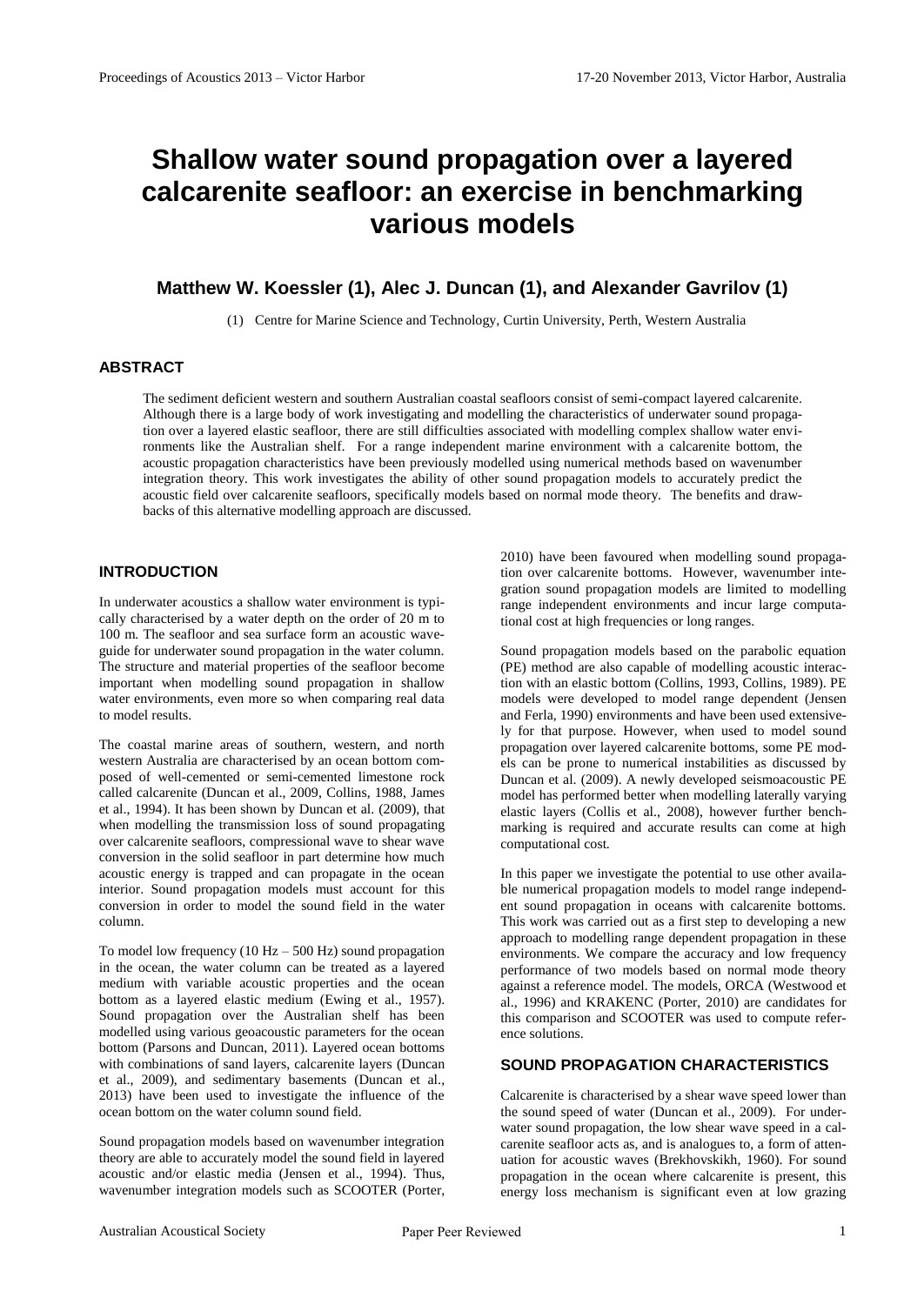angles where good propagation is be expected (Duncan et al., 2009). This mechanism is schematically depicted with a ray diagram in Figure 1.



**Figure 1.** Shear wave conversion as an attenuation mechanism for an acoustic wave incident on a calcarenite halfspace. The blue arrows represent incident and reflected compressional wave rays in the ocean and the blue wiggle represents an evanescent compressional wave in the bottom. The red arrow represents the transmitted shear wave in the bottom. The symbols,  $c_w$ ,  $c_p$ , and  $c_s$  respectively represent different wave speeds for the compressional wave in water, the compressional wave in the halfspace, and the shear wave in the halfspace.

Some regions contain a layer of well-cemented calcarenite cap rock at the seafloor (Duncan et al., 2013). The presence of a cap layer increases the shear wave loss mechansim for incident acoustic waves (Duncan and Gavrilov, 2012). The influence of this cap rock layer is expected at wavelengths comparable to or smaller than the layer thickness but modelling results predict losses to occur even for compressional wavelengths larger that the layer thickness (Duncan and Gavrilov, 2012).

#### **NORMAL MODES AND WAVENUMBER INTEGRATION SOUND PROPAGATION MODEL COMPARISON**

For a layered calcarenite ocean bottom, a representative geoacustic model has been considered by (Duncan et al., 2013). A slightly modified senario is presented in Table 1. The acoustic waveguide is made up of three layers and a halfspace, each layer contains constant geoacoustic parameters: *h* is the layer thickness,  $\rho$  is the layer density,  $c_p$ is the compressional wave speed,  $\alpha_p$  is the compressional wave attenuation,  $c_s$  is the shear wave speed, and  $\alpha_s$  is the shear wave attenuation.

**Table 1.** The representative geoacoustic parameters for a layered ocean bottom with a well-cemented calcarenite cap, semi-cemented calcarenite, and an underlying sedimentary basement.

|                                               | Ocean<br>Water<br>Column | Calcarenite<br>Cap-rock | Sandy Calcarenite<br>Semi-cemented | Sedimen-<br>tary Base-<br>ment |
|-----------------------------------------------|--------------------------|-------------------------|------------------------------------|--------------------------------|
| h(m)                                          | 110                      | 1                       | 1000                               | $\infty$                       |
| $(g/cm^3)$                                    | 1.03                     | 2.2                     | 1.9                                | 3.0                            |
| $c_p$<br>(m/s)                                | 1500                     | 2600                    | 2100                               | 3800                           |
| $\alpha_p$<br>$(d\overrightarrow{B}/\lambda)$ | 0.0                      | 0.52                    | 0.25                               | 0.38                           |
| $c_{s}$<br>(m/s)                              | 0.0                      | 1200                    | 550                                | 1900                           |
| $\alpha_{s}$<br>$(dB/\lambda)$                | 0.0                      | 0.48                    | 0.14                               | 0.38                           |

The sound propagation models SCOOTER, KRAKENC and ORCA were run with the geoacoustic model presented above. Transmission loss was calculated at 1 Hz increments from 5 Hz to 100 Hz using each sound propagation model. This frequency range was chosen to assess each model's ability to predict broadband low frequency energy. Figure 2 displays the results from this analysis.

For a complex layered elastic seafloor, KRAKENC was not able to reproduce the same transmission loss pattern as SCOOTER. ORCA however, preformed much better. There are a few subtle differences in the fine pattern of the transmission loss (Figure 2) when comparing SCOOTER to ORCA. More importantly, the magnitudes of low transmission loss peaks, w1hich correspond to energy propagating in the ocean interior, are consistent between SCOOTER and ORCA.



**Figure 2**. Broadband transmission loss comparison between SCOOTER, KRAKENC, and ORCA. The transmission loss was calculated at a depth of 100 m and the source depth was 15 m.

To further test the robustness of ORCA, a depth dependent sound speed profile was inserted above the layered calcarenite bottom. A representative shallow water profile was chosen to test ORCA in a semi-realistic modelling scenario. The profile consisted of a small positive gradient,  $0.028 \text{ ms}^{-1/m}$ , from 0 m to 35 m depth to mimic a mixed surface layer (Medwin, 1975). This slightly exaggerated gradient is 1.75 times larger than the mixed layer gradient discussed by Medwin (1975) but was chosen to test each model's performance in complex propagation conditions with semi-realistic values. As the depth increases, the gradient becomes negative with a magnitude of  $0.15 \text{ ms}^{-1}\text{/m}$ . This was chosen to model a downward refracting profile due to temperature decreasing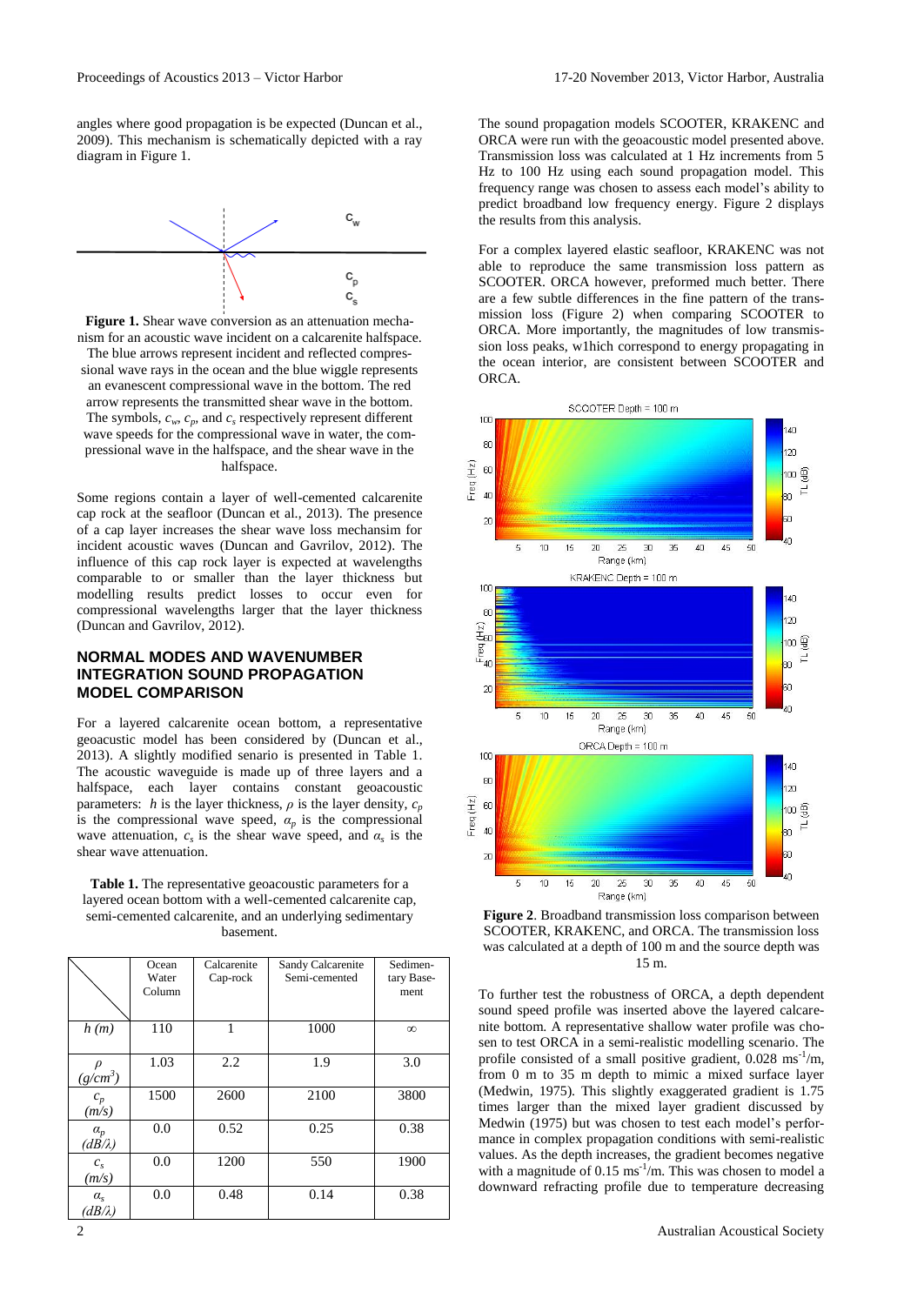with depth [\(Duncan and Parsons, 2011\)](#page-3-7). Figure 3 shows the sound speed profile and a transmission loss comparison between ORCA and SCOOTER at 35 Hz.

At a single frequency ORCA performs well. In the right panel of Figure 3, there is some discrepancy in the magnitude of the transmission loss at longer ranges between ORCA and SCOOTER. At 11 km the difference between the peaks is approximately 2 dB. However, the phase of each curve is very consistent with range, with the peaks and nulls of the transmission loss occurring at the same places.



source at 15 m. *Right:* Transmission loss at a frequency of 35 Hz for a receiver depth of 20 m calculated by ORCA (red)and compared to the reference solution from SCOOTER (blue).

The locations of the modal eigenvalues found by ORCA are plotted in the complex plane (Figure 4). The imaginary part of the complex wavenumber relates to the amount of attenuation for each mode (Brekhovskikh, 1960). The modes that represent good propagation in the ocean interior lie between  $k_{w}$  and  $k_{\text{calcarente}}$ , but still have attenuation due to shear wave losses and material absorption.



**Figure 4.** Modal eigenvalues found by ORCA plotted in the complex plane for the depth dependent sound speed profile over calcarenite at 35 Hz. Propagating modes in the water lie between  $k_w$  and  $k_{\text{calcarentie}}$ .

Finally, the environment above was tested over a broad band of low frequencies. Again the transmission loss was calculated over frequencies ranging from 5 Hz to 100 Hz at increments of 1 Hz. To better observe some of the fine scale transmission loss differences between SCOOTER and ORCA, a slice of the transmission loss is shown in Figure 5.

Again the main, and most important peaks in the broadband transmission loss are consistent. The curves also converge with increasing frequency.



**Figure 5.** Broadband transmission loss (5 Hz to 100 Hz) results from SCOOTER (blue) and ORCA (red) at a depth of 100 m and a range of 20 km.

#### **DISCUSSION**

Referring to the comparison between SCOOTER and KRAKENC results in Figure 2, KRAKENC fails to predict the same transmission loss as the reference solution. KRAKENC numerically calculates ocean normal modes based on a finite-difference approximation to the mode functions which yields a matrix eigenvalue problem [\(Porter and](#page-3-8)  [Reiss, 1984\)](#page-3-8). The modal wavenumbers are then found by using a complex root-finder based on the secant method to find the roots of the matrix problem [\(Porter and Reiss, 1985\)](#page-3-9). However, KRAKENC's root finder does not find the correct modes to predict broadband transmission loss over a layered calcarenite bottom (Figure 2).

The eigenvalue criterion for ORCA is based on a different approach to solving the modal problem. For gradients in the acoustic sound speed, ORCA calculates modes based on analytic Airy functions and uses exponential functions for isovelocity layers [\(Westwood et al., 1996\)](#page-3-6). For layered media, matching interface boundary conditions connects the analytic function in each layer, solving the depth dependent part of the acoustic field. Modal eigenvalues are found from a phase function criterion based on upward and downward looking reflection coefficients from a reference depth [\(Tindle](#page-3-10)  [and Chapman, 1994\)](#page-3-10). The result is that many modes are found (Figure 4), including modes propagating in the bottom (leaky modes) which lie to the left of k<sub>calcarenite</sub> as seen in Figure 4.

The differences in the transmission loss magnitude between SCOOTER and ORCA of 2-3 dB are negligible when considering that each model is based on a different numerical method. Large deviations between the two models occur at high transmission loss where numerical rounding errors are common. Moreover in real data, uncertainty in measured transmission loss is typically dominated by uncertainty in environmental parameters; this uncertainty can be greater than the 2-3 dB difference [\(Gerstoft et al., 2006\)](#page-3-11). Thus, without comparing models to real data with well constrained geoacoustic parameters, it is not immediately apparent which model is correct. What is important is that both models, SCOOTER and ORCA, predict transmission loss that is consistent with each other for this geoacoustic environment.